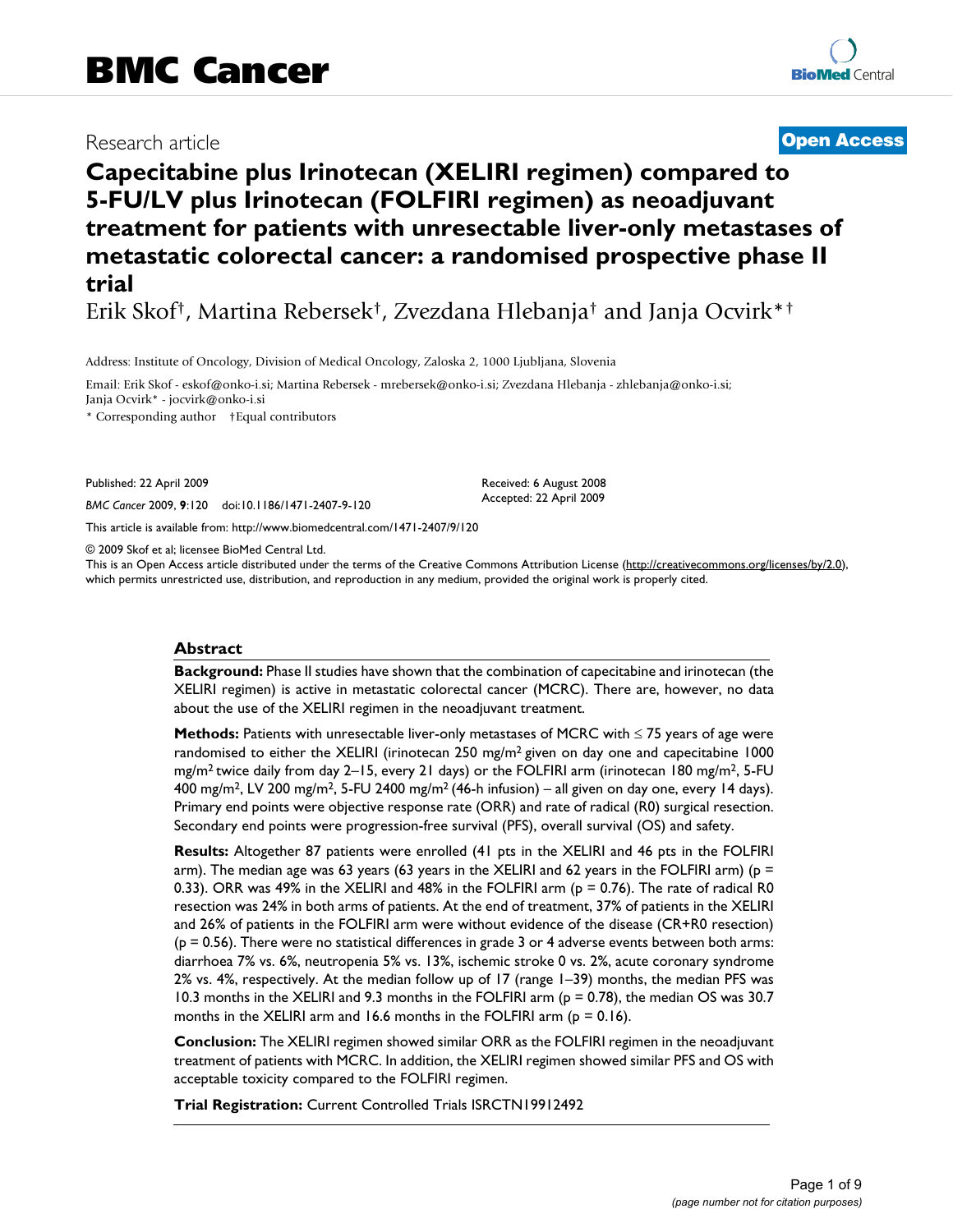# **Background**

The majority of patients with metastatic colorectal cancer (MCRC) have liver metastases. Radical (R0) resection of liver metastases offers the greatest likelihood of cure in the patients with liver-only metastases of MCRC. The five-year survival rates after radical resection are 24–58% [1-4], whereas the five-year survival rates for unresectable disease with most active systemic chemotherapy regimens are <5% [5]. Since the majority of patients with MCRC have unresectable liver metastases, neoadjuvant (or preoperative) chemotherapy is an appropriate treatment choice with intent to reduce the number and/or size of the liver metastases to make the radical (R0) resection of liver metastases possible. This can be achieved in 12–33% of patients [6-8]. In the neoadjuvant chemotherapy, combinations of fluoropyrimidines (5-FU/leucovorin (LV)) with irinotecan and/or oxaliplatin are usually used. Among the combinations of fluoropyrimidines with irinotecan, the FOLFIRI regimen is preferred, whereas the FOLFOX regimen is preferred among the combinations of fluoropyrimidines with oxaliplatin. Randomised studies have shown that the combination of capecitabine with oxaliplatin (XELOX regimen) in the first-line treatment of patients with MCRC shows similar efficacy and tolerability compared to the combinations of 5-FU/LV with oxaliplatin [9,10]. There are, however, only few published data about the combination of capecitabine with irinotecan in the treatment of patients with MCRC. Phase I/II studies have demonstrated that the combination of capecitabine (1000 mg/m2 twice daily for 14 days) with irinotecan (250 mg/m2 i.v. on day one, every 21 days) (the XELIRI regimen) is active [11-14]. The XELIRI regimen showed response rates of 35–54% and time to progression 8–9 months. Most common treatment-related grade 3 or grade 4 adverse events reported from a phase II study were neutropenia (25%), diarrhoea (20%), vomiting (16%), dehydration (10%), nausea (6%), abdominal pain (6%), and hand-foot syndrome (6%) [11].

To our knowledge, there has been no study published with the XELIRI regimen in the neoadjuvant setting of patients with unresectable liver-only metastases of MCRC. The aim of our study was to compare the efficacy, safety and survival of the XELIRI regimen to the standard FOLF-IRI regimen in the neoadjuvant setting of patients with unresectable liver-only metastases of MCRC.

Our hypothesis was that there are no statistically significant differences in efficacy, survival and safety of the XELIRI regimen compared to the standard FOLFIRI regimen. However, the XELIRI regimen seems to be more convenient when compared to the FOLFIRI regimen since capecitabine is an oral drug; therefore, there is no need for central venous catheters implantation (risk for bleeding, infection, thrombosis) and no need for hospitalisation.

The treatment is performed in out-patient clinic. The cycles are applied every 21 days compared to every 14 days in the FOLFIRI regimen.

In the year 2004, at the time when our study was initiated, bevacizumab was not yet registered for the treatment of patients with MCRC in Slovenia. However, in 2006, while our study was ongoing, bevacizumab became a standard in the first-line treatment of patients with MCRC. This was the main reason why the study was prematurely closed for the accrual at the end of the year 2006 with only 43% of initially planned accrual.

## **Methods**

The study was performed at the Institute of Oncology Ljubljana, Slovenia, after it had been approved by National Medical Ethics Committee. This was a prospective randomised phase II study.

*Eligibility criteria were*: age 18–75 years, performance status of 0–1 according to WHO, unresectable liver metastases of colorectal adenocarcinoma – determined by liver surgeon either because of the size, number, or unfavourable location of metastases that did not allow a complete resection of disease leaving at least 25% of normal liver parenchyma, no prior chemotherapy for metastatic disease, >6 months since adjuvant treatment, at least one measurable lesion of  $\geq 1$  cm visible on spiral computed tomography (CT), bilirubin  $\lt 2 \times$  times the upper limit of normal (ULN), aspartate aminotransferase (AST) < 5× ULN, alanine aminotransferase (ALT) < 5× ULN, adequate haematological and renal function, and signed informed consent.

*Exclusion criteria were*: extra-hepatic disease (either metastases outside liver or loco-regional recurrence), other malignancy within the past 5 years (except limited basal cell or squamous cell carcinoma of the skin or in situ cervical carcinoma), inadequately controlled hypertension (blood pressure >150/100 mmHg on antihypertensive medications), unstable angina pectoris, history of myocardial infarction or stroke within 6 months, clinically significant peripheral vascular disease, inflammatory bowel disease. Patients that fulfilled eligibility criteria were randomly assigned to either the XELIRI or FOLFIRI arm with no prior stratification.

## *Patient evaluation*

Pre-treatment evaluation included a detailed medical history, physical examination, a complete blood count with differential and platelet count, blood chemistry, serum levels of carcinoembryonic antigen (CEA) and baseline tumour measurements by CT. The pre-treatment evaluation had to be performed within 14 days before the treatment was initiated. The patients were assessed for toxicity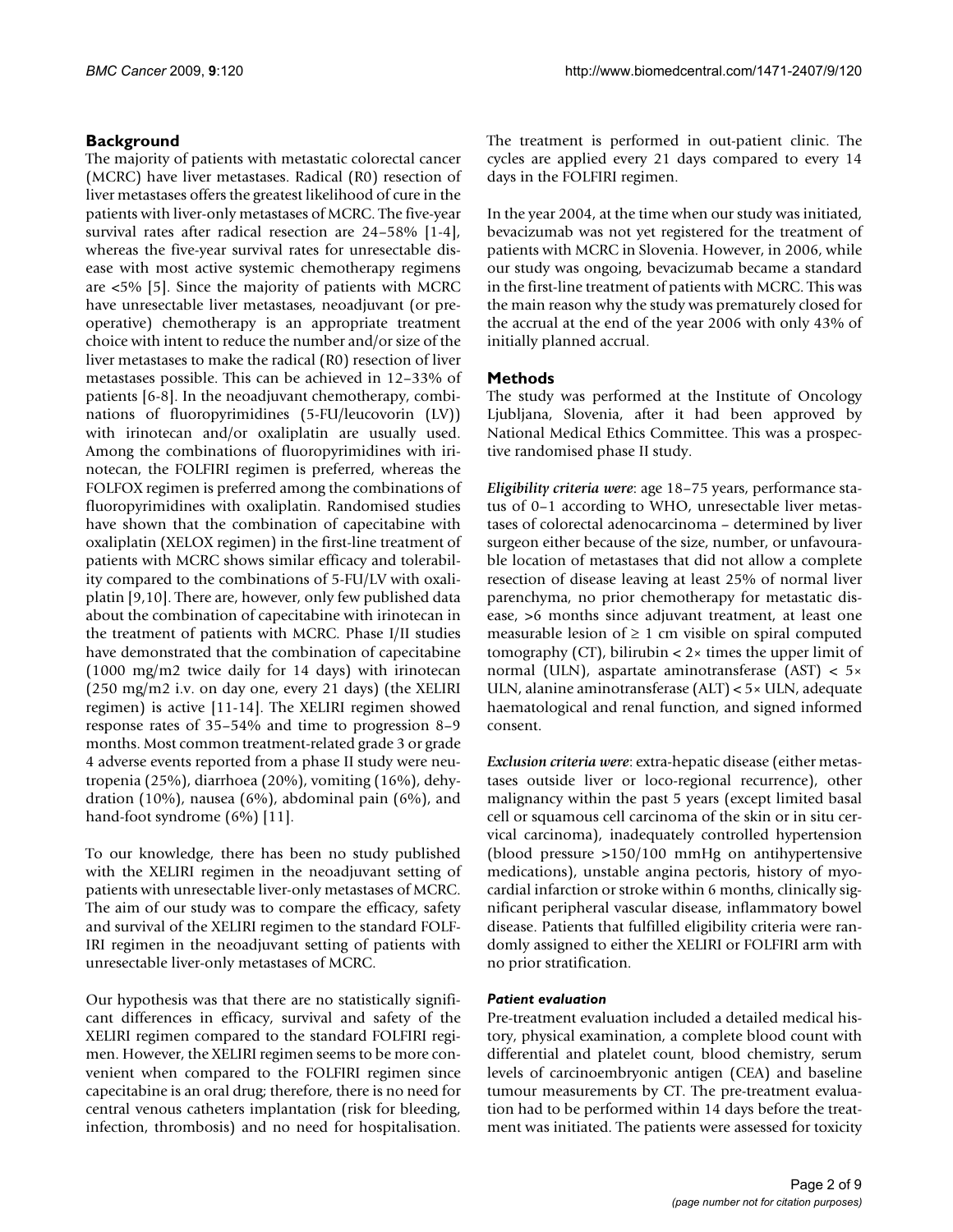before each application of cytotoxic drugs. Repeat imaging was required every three months during treatment. Chemotherapy was discontinued prior to the expiry of six months if liver metastases became resectable (patients were referred to liver surgeon) or if there was either progression of the disease or serious adverse event occurred during chemotherapy. After the discontinuation of study treatment, a follow-up examination, including clinical examination, blood samples (liver enzymes, CEA), CT or ultrasound of the abdomen, was performed every 3 months, until the progression of the disease or death.

#### *Chemotherapy*

The XELIRI regimen consisted of irinotecan 250 mg/m2 given on day one and capecitabine  $1000 \text{ mg/m}^2$  twice daily from day 2–15, every 21 days. The FOLFIRI regimen consisted of irinotecan 180 mg/m<sup>2</sup>, 5-FU 400 mg/m<sup>2</sup>, LV  $200 \text{ mg/m}^2$ , 5-FU 2400 mg/m<sup>2</sup> (46-h infusion) – all given on day one, every 14 days. The patients in both arms received premedication with dexamethason 20 mg i.v., granisetron 1 mg i.v. and diazepam 10 mg i.v. on day 1 of each chemotherapy cycle. To initiate a cycle of cytotoxic chemotherapy, an absolute neutrophil count of at least 1500/μl, platelets at least 100000/μl and resolution of other toxic effects to at least CTC grade 1 were required. A resolution of toxicity to at least CTC grade 1 was required within 3 weeks of the intended start of a cycle or patients were withdrawn from the study. All patients were advised to use emollients with urea to manage hand-foot syndrome of grade I and II. The maximum planned duration of the treatment was six months in both arms. Postoperative chemotherapy was not planned.

## *Surgery*

At evaluation, surgical resection of metastases was reconsidered by a team of experts, consisting of a liver surgeon, radiologist and medical oncologist. Liver surgery was attempted when technically feasible and potentially curative in the patients fit for operative procedure. During surgery, a complete exploration of the abdomen, including intraoperative ultrasound, was performed. Different surgical techniques were used for the resection of metastases.

*The primary end points* were: overall objective response (ORR) and rate of radical surgical resection (R0 resection). The evaluation of response was based on RECIST [15]. The radical surgical resection (R0 resection) of liver metastases was defined as tumour-free margin of >10 mm at histology specimen and no signs of residual metastases during exploration of the abdomen. In case of complete response (CR), liver surgery was not performed; regular follow-up was performed in these patients.

*Secondary end points* were: progression-free survival (PFS), overall survival (OS) and safety. PFS was defined as the time between the randomisation and the progression of the disease or death of any cause; the patients who were withdrawn from the study treatment for other reasons were censored at the discontinuation of study therapy. OS was defined as the time between the randomisation and death. Treatment-related death was defined as the death within 30 days after the last cycle of chemotherapy or liver surgery. All toxic effects were graded according to the National Cancer Institute (NCI) – Common Toxicity Criteria (CTC), version 3.0. The histology reports documented any signs of steatohepatitis.

#### *Statistical considerations*

For the statistical power calculation, online DSS Research toolkit was used. For the FOLFIRI arm, a response rate of 40% and a R0 resection rate of 15% was expected. The statistical power for initially planned 200 patients, with Alpha Error level of 5% (a 95% Confidence Interval) to show 10% difference between arms, was calculated to be 41% for the objective response rate, and 55% for the R0 resection rate. With 87 patients enrolled, the statistical power for the objective response rate was 24%, and for the R0 resection rate 32%.

Statistical analysis was performed with the program SPSS – Version 1.3. For the comparison of the two arms, twosided Pearson chi-square test and Student's t-test were used. Objective response rate was assessed on intention to treat (ITT) population. Safety analysis was performed on the group of patients who received at least one dose of protocol medication. Overall survival and progressionfree survival were estimated according to Kaplan-Meier method [16]. Survival curves were compared with the logrank test. Statistical difference between the arms was determined as  $p < 0.05$ .

## **Results**

In the period of 1 January 2004 – 31 December 2006, altogether eighty-seven patients were enrolled. Forty-one patients were randomly assigned to the XELIRI and fortysix patients to the FOLFIRI arm. There were no statistically significant differences in baseline characteristics between the two arms (Table 1). Median duration of neoadjuvant treatment was  $5.0$  (range  $1.1 - 9.6$ ) months in the XELIRI arm and 5.1 (range  $0.1 - 9.7$ ) in the FOLFIRI arm (p = 0.45). The median follow up was 17 months (range 1– 39). The efficacy of both treatment arms (ORR, R0 resection rate) is shown in Table 2. At the time of evaluation by CT scans after the conclusion of neoadjuvant chemotherapy, the disease was expected to be resectable in 29% of patients in the XELIRI arm and in 44% of patients in the FOLFIRI arm ( $p = 0.16$ ). All of these patients underwent surgery. The R0 resection has been performed in 10 (24%) of all patients in the XELIRI arm and in 11 (24%) of all patients in the FOLFIRI arm  $(p = 0.83)$ .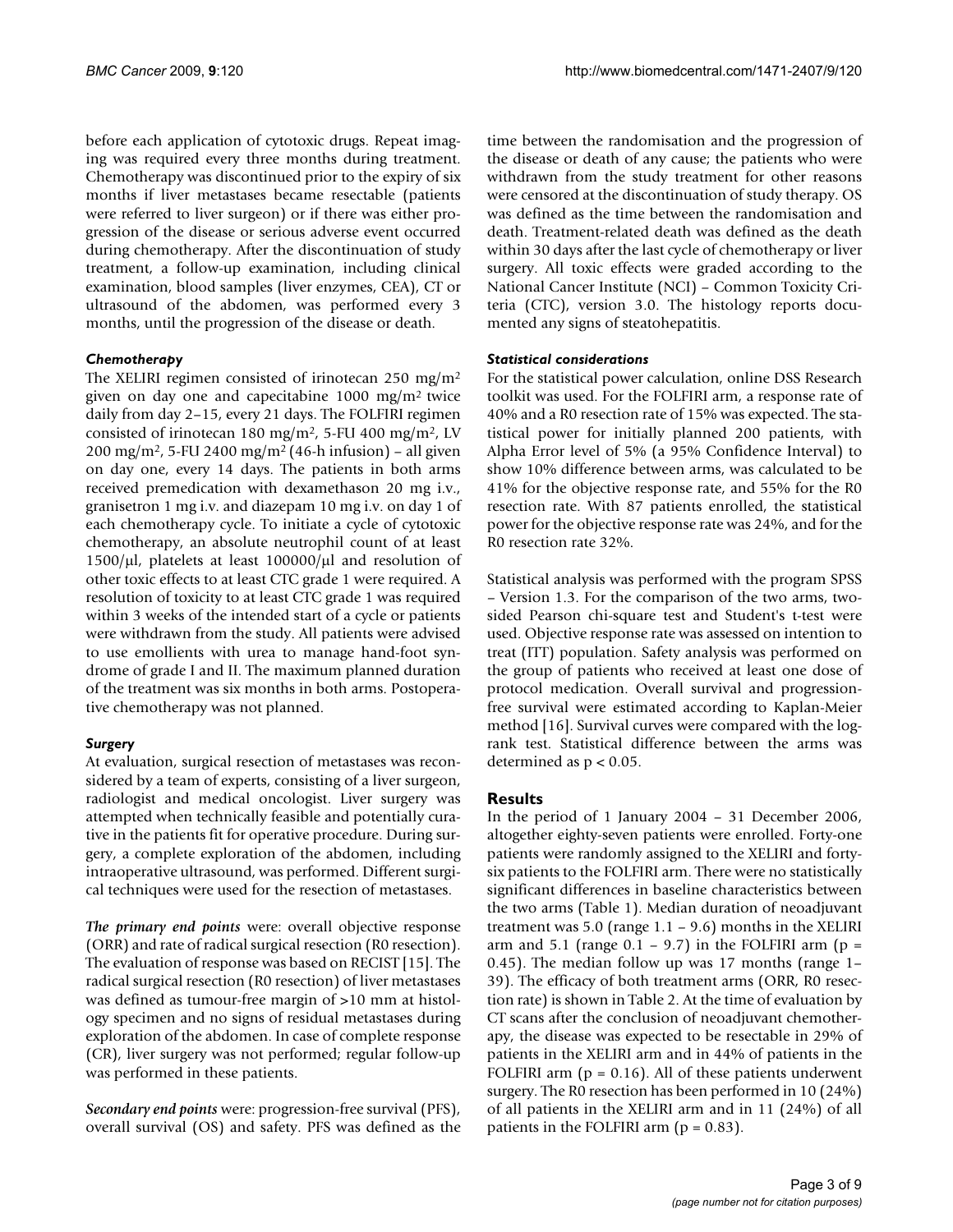|                                                      | <b>XELIRI</b>      | <b>FOLFIRI</b>     |                |
|------------------------------------------------------|--------------------|--------------------|----------------|
|                                                      | $n = 41$           | $n = 46$           | P              |
| <b>Median age-years</b>                              | $63(47-75)$        | $62(34 - 75)$      | 0.33           |
| Gender                                               |                    |                    |                |
| Male                                                 | 26 (63%)           | 27 (59%)           | 0.38           |
| Female                                               | 15 (37%)           | 19(41%)            | 0.40           |
| <b>WHO</b> performance status                        |                    |                    |                |
| Performance status 0                                 | 31 (75%)           | 36 (78%)           | 0.82           |
| Performance status 1                                 | 10(25%)            | 10(22%)            | 0.85           |
| <b>Primary tumour</b>                                |                    |                    |                |
| Colon                                                | 30 (73%)           | 40 (87%)           | 0.23           |
| Rectum                                               | 11(27%)            | 6(13%)             | 0.22           |
| Initial stage of disease at diagnosis                |                    |                    |                |
| Stage I                                              | 0                  | 1(2%)              | $\blacksquare$ |
| Stage 2                                              | 7 (17%)            | 3(7%)              | 0.21           |
| Stage 3                                              | 6(15%)             | 14 (30%)           | 0,07           |
| Stage 4                                              | 28 (68%)           | 28 (61%)           | 1.0            |
| Previous adjuvant treatment*                         |                    |                    |                |
| Yes                                                  | 6(15%)             | 10(22%)            | 0.32           |
| No                                                   | 35 (85%)           | 36 (78%)           | 0.91           |
| Median time from diagnosis to randomisation (months) | $1.87(0.7 - 65.5)$ | $2.1(0.26 - 55.7)$ | 0.77           |
| <b>Number of liver metastases</b>                    |                    |                    |                |
| $1 - 4$                                              | 15 (37%)           | 11(24%)            | 0.43           |
| $5 - 10$                                             | 8(19%)             | 10 (22%)           | 0.81           |
| > 10                                                 | 18(44%)            | 25 (54%)           | 0.28           |
| Liver involvement (%)                                |                    |                    |                |
| < 25                                                 | 14(34%)            | 10(22%)            | 0.41           |
| $25 - 50$                                            | 13 (32%)           | 14 (30%)           | 0.85           |
| > 50                                                 | 14(34%)            | 21 (45%)           | 0.24           |
| Median size of liver metastases (cm)                 | $4.0$ (1.5 - 12.4) | $5.0(0.5 - 15.0)$  | 0.10           |
| Bilateral liver metastases, n (%)                    | 35 (85%)           | 37 (80%)           | 0.81           |
| <b>Baseline CEA</b>                                  |                    |                    |                |
| Normal                                               | 8(19%)             | 10(22%)            | 0.64           |
| $> 3.5 \text{ kg/l}$                                 | 33 (81%)           | 36 (78%)           | 0.72           |
| <b>Baseline LDH</b>                                  |                    |                    |                |
| Normal                                               | 25 (61%)           | 18 (39%)           | 0.28           |
| $> 4.12$ µkat/l                                      | 15 (37%)           | 26 (56%)           | 0.09           |
| <b>Reasons for initial unresectability</b>           |                    |                    |                |
| Location of metastases                               | 10(24%)            | 8(17%)             | 0.52           |
| Number of metastases                                 | 25 (61%)           | 30 (65%)           | 0.71           |
| Size of metastases                                   | 6(15%)             | 8(17%)             | 0.84           |
|                                                      |                    |                    |                |

**Table 1: Baseline clinical characteristics of patients in the XELIRI and FOLFIRI arms, data are shown as n (%) or as n (range)**

\* Adjuvant treatment with chemotherapy ± radiotherapy

#### **Table 2: Efficacy of treatment in the XELIRI and FOLFIRI arms (response rate, R0 resection\* rate), data are shown as n (%)**

|                                  | <b>XELIRI</b><br>$n = 41$ | <b>FOLFIRI</b><br>$n = 46$ | p    |
|----------------------------------|---------------------------|----------------------------|------|
|                                  |                           |                            |      |
| <b>Complete response</b>         | 5(12%)                    | (2%)                       | 0.10 |
| <b>Partial response</b>          | 15(37%)                   | 21(46%)                    | 0.32 |
| <b>Objective response</b>        | 20 (49%)                  | 22 (48%)                   | 0.76 |
| <b>Stagnation</b>                | 12(29%)                   | 10(22%)                    | 0.67 |
| <b>Progressive disease</b>       | 7 (17%)                   | 11(24%)                    | 0.35 |
| R0 resection*                    | 10(24%)                   | 11(24%)                    | 0.83 |
| Complete response + R0 resection | 15(37%)                   | 12(26%)                    | 0.56 |

R0 resection\* – > 10 mm tumour-free resection margin on histology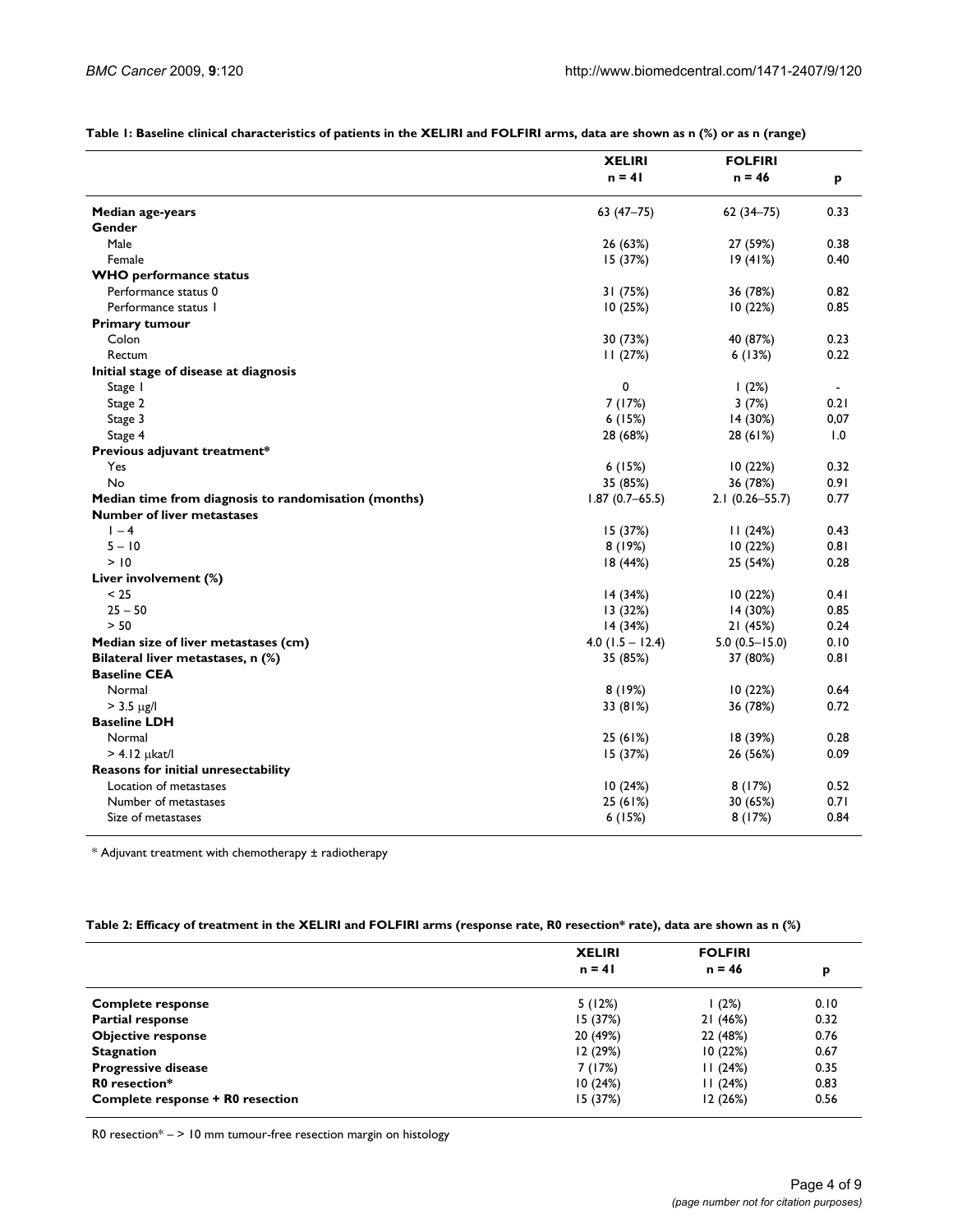The PFS of patients in the XELIRI and FOLFIRI arms is shown in Figure 1. The median PFS for the patients in the XELIRI arm was 10.3 months (95% CI: 9.1–11.5) and 9.3 months (95% CI: 6.7-12.0) in the FOLFIRI arm ( $p =$ 0.78). The OS of patients in the XELIRI and FOLFIRI arms is shown in Figure 2. The median OS for the XELIRI arm was 30.7 months (95% CI: 19.5–41.9) and for the FOLF-IRI arm 16.6 months (95% CI: 7.9–25.3) (p = 0.16).

At the time of the analysis, of 21 patients who underwent R0 resection of liver metastases, 19 (90%) were alive: in the XELIRI arm, 9 out of 10 (90%) patients, and in the FOLFIRI arm, 10 out of 11 (91%) ( $p = 0.82$ ). At the time of the analysis, CR after chemotherapy was evident in 4 out of 6 (67%) patients: in the XELIRI arm, 3 out of 5 (60%) patients, and in the FOLFIRI arm,  $1/1$  patient (p = 0.32).

Adverse events of any grade in the treatment the XELIRI and FOLFIRI arms are shown in Table 3. The majority of adverse events were of grade I or II. The adverse events of grade 3 or 4 in the XELIRI arm were diarrhoea (7%), neutropenia (5%), and acute coronary syndrome (2%). In the FOLFIRI arm, the adverse events of grade 3 or 4 were neutropenia (13%), diarrhoea (6%), acute coronary syndrome (4%), and ischemic stroke (2%). No hand-foot syndrome of grade 3 occurred in any of the two arms. Dose reduction due to adverse events was required in 12% of patients in the XELIRI arm and in 22% of patients in the FOLFIRI arm  $(p = 0.20)$ . The therapy was completed as planned in 90% of patients in the XELIRI arm and in 87% of patients in the FOLFIRI arm ( $p = 0.85$ ). The diagnosis of steatohepatitis from histology reports at liver surgery was present in 6/12 (50%) of patients in the XELIRI arm and in  $8/20$  (40%) of patients in the FOLFIRI arm (p =



# Progression free survival (PFS)

Figure 1 **The PFS of patients in the XELIRI and FOLFIRI arms (months)**.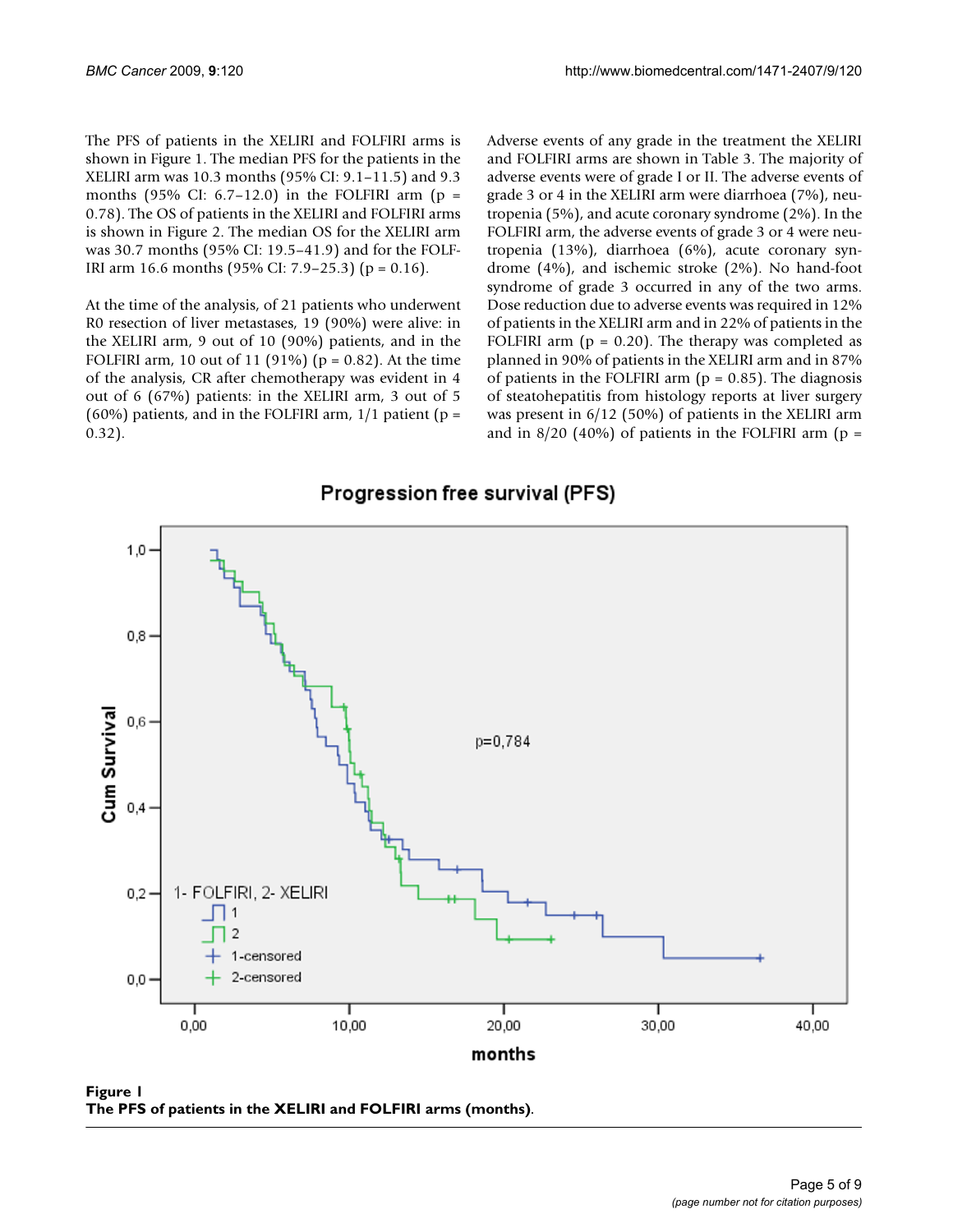

**The OS of patients in the XELIRI and FOLFIRI arms (months)**.

0.59). Steatohepatitis was present in median of 65% (range 20% – 90%) of liver tissue in the XELIRI arm and in median of 55% (range 10% – 70%) in the FOLFIRI arm  $(p = 0.59)$ . The intensity of steatohepatitis was either mild (3 patients) or modest (3 patients) in the XELIRI arm, and mild (5 patients), modest (1 patient) and severe (2 patients) in the FOLFIRI arm ( $p = 0.30$ ). None of patients with steatohepatitis had any additional perioperative comorbidity after liver surgery. There were no treatmentrelated deaths in any of the two arms of patients.

At relapse, all patients received at least one line of chemotherapy: oxaliplatin-based second-line therapy received 85% of patients in the XELIRI arm and 62% of patients in the FOLFIRI arm  $(p = 0.59)$ , cetuximab-based second-line therapy received 5% of patients in the XELIRI arm and 12% of patients in the FOLFIRI arm  $(p = 0.32)$ .

#### **Discussion**

The present study reports the comparison of efficacy, safety and survival between the XELIRI and FOLFIRI regimen in the neoadjuvant treatment of patients with MCRC.

The current single-institution randomised phase II trial demonstrated that the XELIRI regimen is effective in the neoadjuvant treatment of patients with MCRC and that it has acceptable toxicity, when compared to the FOLFIRI regimen. Both primary end-points were practically identical between the two arms. The relatively high rate of objective response (49% and 48%) in both arms is in the range of expected, since all patients had liver-only metastases. The rate of R0 resection (24%) of liver metastases in our study is one of the highest reported. We believe that both chemotherapy regimens are effective since, at the end of treatment, 37% of patients were without any evidence of the disease (either complete remission achieved with chemotherapy or R0 resection of liver metastases) in the XELIRI regimen and 26% of patients in the FOLFIRI regimen.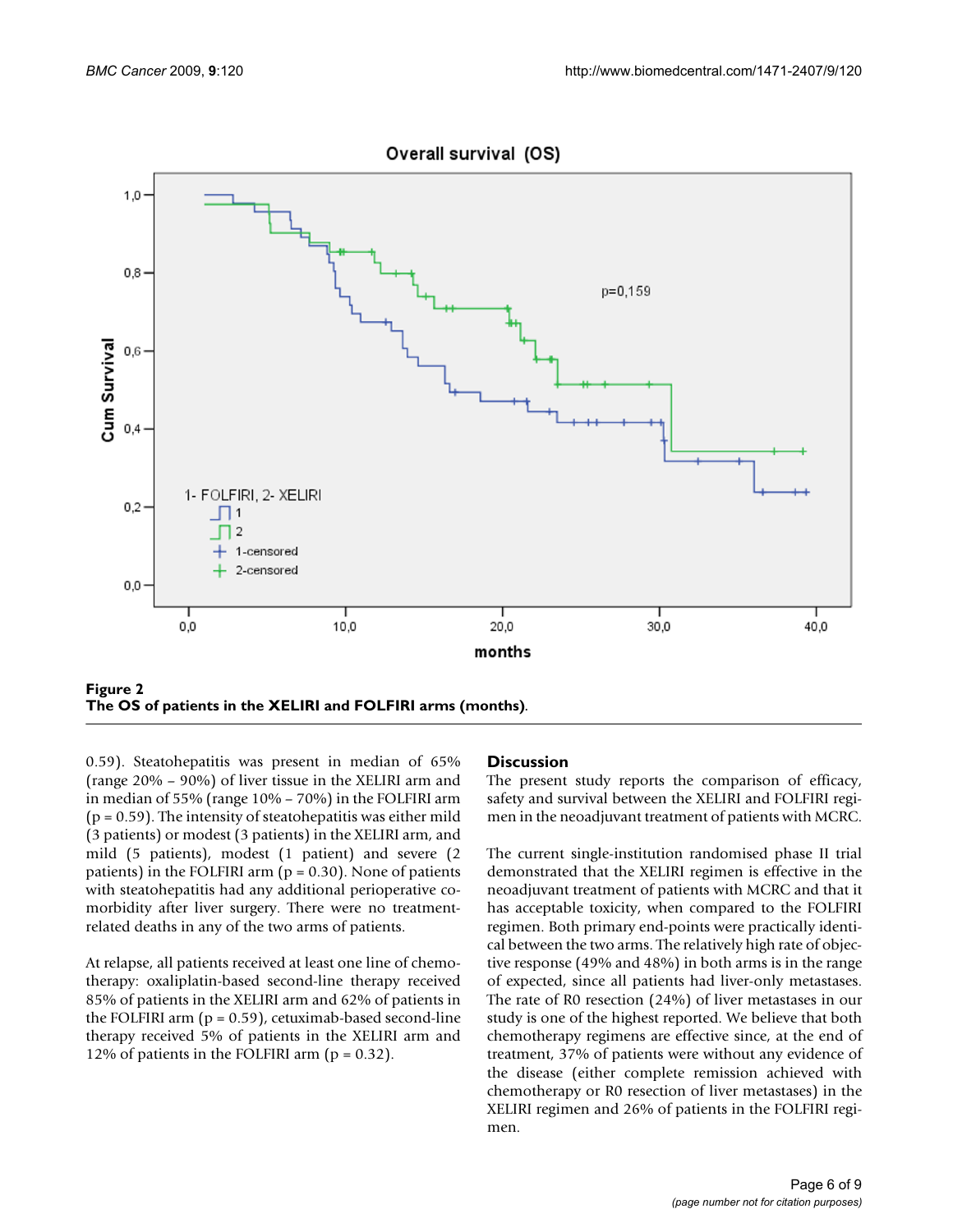|                           | <b>XELIRI</b><br>$N = 41$ | <b>FOLFIRI</b><br>n = 46 | p                            |  |
|---------------------------|---------------------------|--------------------------|------------------------------|--|
| Hand-foot syndrome        |                           |                          |                              |  |
| Grade I                   | 4 (10%)                   | 0                        | 0.18                         |  |
| Grade 2                   | 2(5%)                     | 0                        | 0.10                         |  |
| Grade 3                   | 0                         | 0                        |                              |  |
| <b>Diarrhoea</b>          |                           |                          |                              |  |
| Grade I                   | (2%)                      | 4 (8%)                   | 0.18                         |  |
| Grade 2                   | 4 (10%)                   | 7 (15%)                  | 0.37                         |  |
| Grade 3                   | (2%)                      | 2(4%)                    | 0.56                         |  |
| Grade 4                   | 2(5%)                     | (2%)                     | 0.56                         |  |
| <b>Nausea</b>             |                           |                          |                              |  |
| Grade I                   | 3 (7%)                    | 8(17%)                   | 0.13                         |  |
| Grade 2                   | 6 (15%)                   | (2%)                     | 0.06                         |  |
| Grade 3                   | 0                         | 0                        |                              |  |
| Grade 4                   | 0                         | 0                        |                              |  |
| <b>Fatigue</b>            |                           |                          |                              |  |
| Grade I                   | 3 (7%)                    | 4 (9%)                   | 0.70                         |  |
| Grade 2                   | 1(2%)                     | 2(4%)                    | 0.56                         |  |
| Grade 3                   | 0                         | 0                        |                              |  |
| Grade 4                   | 0                         | 0                        |                              |  |
| Neutropenia               |                           |                          |                              |  |
| Grade I                   | 3(7%)                     | 2(4%)                    | 0.65                         |  |
| Grade 2                   | 2 (5%)                    | 12 (26%)                 | 0.008                        |  |
| Grade 3                   | (2%)                      | 5(11%)                   | 0.10                         |  |
| Grade 4                   | 1(2%)                     | 1(2%)                    | 1.0                          |  |
| Thrombopenia of any grade | 0                         | 0                        | $\qquad \qquad \blacksquare$ |  |
| <b>Ischemic stroke</b>    | 0                         | 1(2%)                    | $\blacksquare$               |  |
| Acute coronary syndrome   | 1(2%)                     | 2(4%)                    | 0.56                         |  |
| Death*                    | 0                         | 0                        |                              |  |

| Table 3: Adverse events regarding CTCAE-3 in the XELIRI and |
|-------------------------------------------------------------|
| FOLFIRI arms, data are shown as n (%)                       |

\* Patients who died within 30 days after the last cycle of chemotherapy or liver surgery

The PFS of 9–10 months in the patients in our study was similar to the PFS of patients with liver only metastases treated with the FOLFIRI regimen in a recently reported large randomised the CRYSTAL trial [17]. In the CRYSTAL trial, however, the secondary resection rate of liver metastases in 134 patients with liver-only metastases was only 4.5%. Since the majority of patients in the CRYSTAL trial had extra-hepatic disease, it is possible that the low rate of secondary resection of liver-only metastases was due to the lack of active searching for resectable liver metastases after neoadjuvant chemotherapy by the multidisciplinary team consisting of a liver surgeon, radiologist and medical oncologist. We believe that this multidisciplinary approach is essential for an optimal treatment outcome of patients with liver-only metastases of MCRC.

Despite the high R0 resection rate in both our study arms and high survival of patients following R0 resection in our study, the median OS of all patients in the FOLFIRI arm is one of the lowest ever reported for this regimen (16.6 months). It is possible that poor median OS in our FOLF-IRI arm is due to the fact that only 62% of patients in this arm received an oxaliplatin-based second line regimen at progression of the disease. For the patients with MCRC who receive all three chemotherapeutic drugs (irinotecan, oxaliplatin, and fluoropyrimidine), the expected median OS is 20–22 months [18,19].

It is noteworthy that the XELIRI regimen showed acceptable toxicity. To our surprise, no grade 3 hand-foot syndrome, a well-known adverse event of capecitabine, occurred in the XELIRI arm. This is possibly due to the lower daily dose of capecitabine in the XELIRI regimen than in the capecitabine monotherapy. During the treatment with irinotecan and capecitabine, diarrhoea is a frequent adverse event when these drugs are used as single agents. In our study, the rate of grade 3 or 4 diarrhoea in the XELIRI arm was also low. This is in concordance with the European CAIRO trial [20], which showed no additional grade 3 or 4 diarrhoea in the patients in the XELIRI arm as compared to the sequential therapy with capecitabine and irinotecan monotherapy. In contrast, in the recently published American trial BICC-C [21], the incidence of grade 3 or 4 diarrhoea was present in 48% of patients in the XELIRI arm. The reason for these differences in diarrhoea incidences among these trials is not known.

The neoadjuvant chemotherapy is known to cause liver toxicity. For the irinotecan-based regimens, the usual pathological abnormality of liver cells is steatohepatitis. Because of liver toxicity, the resection of liver metastases should be performed as soon as the metastases become resectable with neoadjuvant chemotherapy. There were signs of steatohepatitis in both arms of patients, but no additional co-morbidities were observed after liver resections in the patients of either arm.

In the recent years, three targeted drugs became available for the treatment of patients with MCRC (bevacizumab, cetuximab, panitumumab). Since best clinical benefit of these drugs is achieved in combination with chemotherapy, they are usually used with different chemotherapy regimens. The combination of targeted therapy with different chemotherapy regimens showed favourable objective response rates when compared to chemotherapy alone in phase II/III studies [17,22]. In the neoadjuvant setting, the regimens with higher objective response rates are preferred as it is believed that higher objective response rates lead to higher R0 resection rates of liver metastases. Therefore, the combination of targeted agents with chemotherapy is generally applied in the neoadjuvant setting. Because of this, our study was prematurely closed soon after bevacizumab had become available in our country. We believe that the XELIRI regimen should be considered to be part of phase II trials where the targeted drugs, like cetuximab or bevacizumab, are used in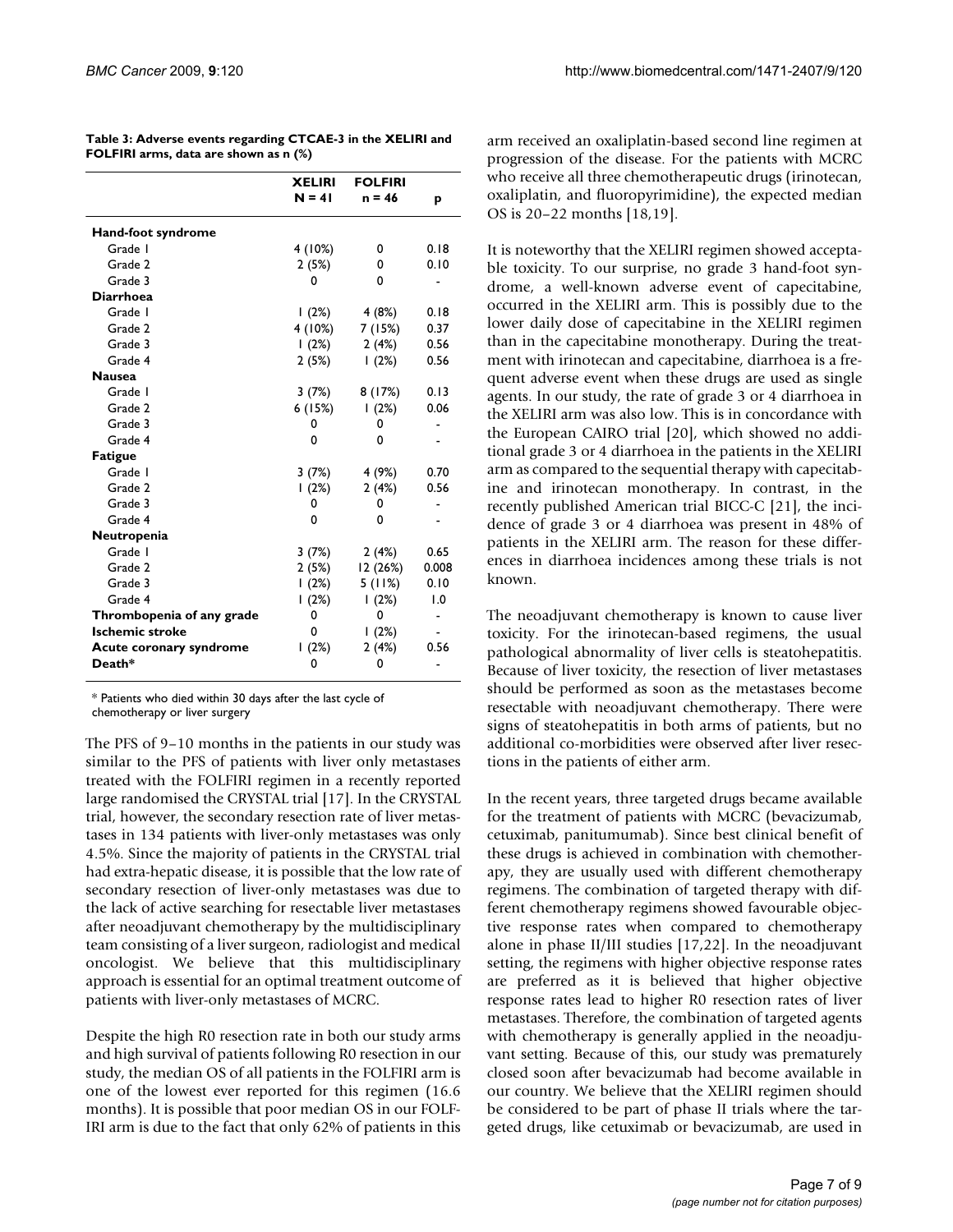combination with chemotherapy. Outside clinical trials, in small subset of patients, where the targeted agents are contraindicated or not available to the patients, the XELIRI regimen could be used as an alternative to the FOLFIRI regimen in the neoadjuvant setting of patients with liver-only metastases of MCRC.

#### **Conclusion**

Our study showed that the XELIRI regimen is effective with acceptable toxicity when compared to the FOLFIRI regimen in neoadjuvant treatment of patients with unresectable liver-only metastases of MCRC. XELIRI regimen merits further evaluation in phase II trials in combination with targeted drugs in patients with MCRC.

#### **Competing interests**

The authors declare that they have no competing interests.

#### **Authors' contributions**

ES made a substantial contribution to the conception, design, and coordination of the study, to the treatment of patients, interpretation of data; he performed statistical analysis, and was involved in drafting the manuscript. MR made a substantial contribution to the treatment of patients and helped to draft the manuscript. ZH made a substantial contribution to the treatment of patients and helped to draft the manuscript. JO made a substantial contribution to the conception, design and coordination of the study and to the treatment of patients, and helped to draft the manuscript. All authors read and approved the final manuscript.

#### **References**

- Abdalla EK, Vauthey JN, Ellis LM, Ellis V, Pollock R, Broglio KR, Hess K, Curley SA: **[Recurrence and outcomes following hepatic](http://www.ncbi.nlm.nih.gov/entrez/query.fcgi?cmd=Retrieve&db=PubMed&dopt=Abstract&list_uids=15166961) [resection, radiofrequency ablation, and combined resection/](http://www.ncbi.nlm.nih.gov/entrez/query.fcgi?cmd=Retrieve&db=PubMed&dopt=Abstract&list_uids=15166961) [ablation for colorectal liver metastases.](http://www.ncbi.nlm.nih.gov/entrez/query.fcgi?cmd=Retrieve&db=PubMed&dopt=Abstract&list_uids=15166961)** *Ann Surg* 2004, **239:**818-825.
- 2. Wei AC, Greig PD, Grant D, Taylor B, Langer B, Gallinger S: **[Sur](http://www.ncbi.nlm.nih.gov/entrez/query.fcgi?cmd=Retrieve&db=PubMed&dopt=Abstract&list_uids=16523369)[vival after hepatic resection for colorectal metastases: a 10](http://www.ncbi.nlm.nih.gov/entrez/query.fcgi?cmd=Retrieve&db=PubMed&dopt=Abstract&list_uids=16523369) [year experience.](http://www.ncbi.nlm.nih.gov/entrez/query.fcgi?cmd=Retrieve&db=PubMed&dopt=Abstract&list_uids=16523369)** *Ann Surg Oncol* 2006, **13:**668-676.
- Simmonds PC, Primrose JN, Colquitt JL, Garden OJ, Poston GJ, Rees M: **[Surgical resection of hepatic metastases from colorectal](http://www.ncbi.nlm.nih.gov/entrez/query.fcgi?cmd=Retrieve&db=PubMed&dopt=Abstract&list_uids=16538219) [cancer: a systematic review of published studies.](http://www.ncbi.nlm.nih.gov/entrez/query.fcgi?cmd=Retrieve&db=PubMed&dopt=Abstract&list_uids=16538219)** *Br J Cancer* 2006, **94:**982-999.
- 4. Cummings LC, Payes JD, Cooper GS: **[Survival after hepatic resec](http://www.ncbi.nlm.nih.gov/entrez/query.fcgi?cmd=Retrieve&db=PubMed&dopt=Abstract&list_uids=17238180)[tion in metastatic colorectal cancer: a population-based](http://www.ncbi.nlm.nih.gov/entrez/query.fcgi?cmd=Retrieve&db=PubMed&dopt=Abstract&list_uids=17238180) [study.](http://www.ncbi.nlm.nih.gov/entrez/query.fcgi?cmd=Retrieve&db=PubMed&dopt=Abstract&list_uids=17238180)** *Cancer* 2007, **109:**718-726.
- 5. Van Cutsem E, Nordlinger B, Adam R, Köhne CH, Pozzo C, Poston G, Ychou M, Rougier P: **[European Colorectal Metastases Treat](http://www.ncbi.nlm.nih.gov/entrez/query.fcgi?cmd=Retrieve&db=PubMed&dopt=Abstract&list_uids=16904315)[ment. Towards a pan-European consensus on the treatment](http://www.ncbi.nlm.nih.gov/entrez/query.fcgi?cmd=Retrieve&db=PubMed&dopt=Abstract&list_uids=16904315) [of patients with colorectal liver metastases.](http://www.ncbi.nlm.nih.gov/entrez/query.fcgi?cmd=Retrieve&db=PubMed&dopt=Abstract&list_uids=16904315)** *Eur J Cancer* 2006, **42:**2212-2221.
- 6. Masi G, Cupini S, Marcucci L, Cerri E, Loupakis F, Allegrini G, Brunetti IM, Pfanner E, Viti M, Goletti O, Filipponi F, Falcone : **[Treatment](http://www.ncbi.nlm.nih.gov/entrez/query.fcgi?cmd=Retrieve&db=PubMed&dopt=Abstract&list_uids=16372158) [with 5-fluorouracil/folinic acid, oxaliplatin, and irinotecan](http://www.ncbi.nlm.nih.gov/entrez/query.fcgi?cmd=Retrieve&db=PubMed&dopt=Abstract&list_uids=16372158) enables surgical resection of metastases in patients with ini[tially unresectable metastatic colorectal cancer.](http://www.ncbi.nlm.nih.gov/entrez/query.fcgi?cmd=Retrieve&db=PubMed&dopt=Abstract&list_uids=16372158)** *Ann Surg Oncol* 2006, **13:**58-56.
- 7. Alberts SR, Horvath WL, Sternfeld WC, Goldberg RM, Mahoney MR, Dakhil SR, Levitt R, Rowland K, Nair S, Sargent DJ, Donohue : **[Oxali](http://www.ncbi.nlm.nih.gov/entrez/query.fcgi?cmd=Retrieve&db=PubMed&dopt=Abstract&list_uids=16230673)platin, Fluorouracil, and Leucovorin for Patients With Unre[sectable Liver-Only Metastases From Colorectal Cancer: A](http://www.ncbi.nlm.nih.gov/entrez/query.fcgi?cmd=Retrieve&db=PubMed&dopt=Abstract&list_uids=16230673)**

**[North Central Cancer Treatment Arm Phase II Study.](http://www.ncbi.nlm.nih.gov/entrez/query.fcgi?cmd=Retrieve&db=PubMed&dopt=Abstract&list_uids=16230673)** *J Clin Oncol* 2005, **23:**9243-9249.

- 8. Barone C, Nuzzo G, Cassano A, Basso M, Schinzari G, Giuliante F, D'Argento E, Trigila N, Astone A, Pozzo : **[Final analysis of color](http://www.ncbi.nlm.nih.gov/entrez/query.fcgi?cmd=Retrieve&db=PubMed&dopt=Abstract&list_uids=17895897)[ectal cancer patients treated with irinotecan and 5-fluorour](http://www.ncbi.nlm.nih.gov/entrez/query.fcgi?cmd=Retrieve&db=PubMed&dopt=Abstract&list_uids=17895897)acil plus folinic acid neoadjuvant chemotherapy for [unresectable liver metastases.](http://www.ncbi.nlm.nih.gov/entrez/query.fcgi?cmd=Retrieve&db=PubMed&dopt=Abstract&list_uids=17895897)** *Br J Cancer* 2007, **97:**1035-1039.
- 9. Porschen R, Arkenau HT, Kubicka S, Greil R, Seufferlein T, Freier W, Kretzschmar A, Graeven U, Grothey A, Hinke A, Schmiegel W, Schmoll HJ, AIO Colorectal Study Arm: **[Capecitabine Plus Oxali](http://www.ncbi.nlm.nih.gov/entrez/query.fcgi?cmd=Retrieve&db=PubMed&dopt=Abstract&list_uids=17548840)[platin Compared With Fluorouracil and Leucovorin Plus](http://www.ncbi.nlm.nih.gov/entrez/query.fcgi?cmd=Retrieve&db=PubMed&dopt=Abstract&list_uids=17548840) Oxaliplatin: A Randomized Comparison in Metastatic Colorectal Cancer – A Final Report of the AIO Colorectal Study [Arm.](http://www.ncbi.nlm.nih.gov/entrez/query.fcgi?cmd=Retrieve&db=PubMed&dopt=Abstract&list_uids=17548840)** *J Clin Oncol* 2007, **25:**4217-4223.
- 10. Diaz-Rubio E, Tabernero J, Gomez-Espana A, Massutí B, Sastre J, Chaves M, Abad A, Carrato A, Queralt B, Reina JJ, Maurel J, González-Flores E, Aparicio J, Rivera F, Losa F, Aranda E, Spanish Cooperative Arm for the Treatment of Digestive Tumors Trial: **[Phase III Study](http://www.ncbi.nlm.nih.gov/entrez/query.fcgi?cmd=Retrieve&db=PubMed&dopt=Abstract&list_uids=17548839) [of Capecitabine Plus Oxaliplatin Versus Continuous-Infusion](http://www.ncbi.nlm.nih.gov/entrez/query.fcgi?cmd=Retrieve&db=PubMed&dopt=Abstract&list_uids=17548839) Fluorouracil Plus Oxaliplatin As First-Line Therapy in Metastatic Colorectal Cancer: Final Report of the Spanish Coop[erative Arm for the Treatment of Digestive Tumors Trial.](http://www.ncbi.nlm.nih.gov/entrez/query.fcgi?cmd=Retrieve&db=PubMed&dopt=Abstract&list_uids=17548839)** *J Clin Oncol* 2007, **25:**4224-4230.
- 11. Patt YZ, Lee FC, Leibmann JE, Diamandidis D, Eckhardt SG, Javle M, Justice GR, Keiser W, Salvatore JR, Bexon A, Lin E: **[Capecitabine](http://www.ncbi.nlm.nih.gov/entrez/query.fcgi?cmd=Retrieve&db=PubMed&dopt=Abstract&list_uids=17762434) [plus 3-weekly irinotecan \(XELIRI regimen\) as first-line](http://www.ncbi.nlm.nih.gov/entrez/query.fcgi?cmd=Retrieve&db=PubMed&dopt=Abstract&list_uids=17762434) [chemotherapy for metastatic colorectal cancer.](http://www.ncbi.nlm.nih.gov/entrez/query.fcgi?cmd=Retrieve&db=PubMed&dopt=Abstract&list_uids=17762434)** *Am J Clin Oncol* 2007, **30:**350-357.
- 12. Bajetta E, Di Bartolomeo M, Mariani L, Cassata A, Artale S, Frustaci S, Pinotti G, Bonetti A, Carreca I, Biasco G, Bonaglia L, Marini G, Iannelli A, Cortinovis D, Ferrario E, Beretta E, Lambiase A, Buzzoni R, Italian Trials in Medical Oncology (I.T.M.O.) Arm: **[Randomized multi](http://www.ncbi.nlm.nih.gov/entrez/query.fcgi?cmd=Retrieve&db=PubMed&dopt=Abstract&list_uids=14716761)[center Phase II trial of two different schedules of irinotecan](http://www.ncbi.nlm.nih.gov/entrez/query.fcgi?cmd=Retrieve&db=PubMed&dopt=Abstract&list_uids=14716761) combined with capecitabine as first-line treatment in meta[static colorectal carcinoma.](http://www.ncbi.nlm.nih.gov/entrez/query.fcgi?cmd=Retrieve&db=PubMed&dopt=Abstract&list_uids=14716761)** *Cancer* 2004, **100:**279-287.
- Borner MM, Bernhard J, Dietrich D, Popescu R, Wernli M, Saletti P, Rauch D, Herrmann R, Koeberle D, Honegger H, Brauchli P, Lanz D, Roth AD, Swiss Arm for Clinical Cancer Research (SAKK), Berne, Switzerland: **[A randomized phase II trial of capecitabine and](http://www.ncbi.nlm.nih.gov/entrez/query.fcgi?cmd=Retrieve&db=PubMed&dopt=Abstract&list_uids=15668285) [two different schedules of irinotecan in first-line treatment](http://www.ncbi.nlm.nih.gov/entrez/query.fcgi?cmd=Retrieve&db=PubMed&dopt=Abstract&list_uids=15668285) of metastatic colorectal cancer: efficacy, quality-of-life and [toxicity.](http://www.ncbi.nlm.nih.gov/entrez/query.fcgi?cmd=Retrieve&db=PubMed&dopt=Abstract&list_uids=15668285)** *Ann Oncol* 2005, **16:**282-288.
- 14. Rea DW, Nortier JW, Ten Bokkel Huinink WW, Falk S, Richel DJ, Maughan T, Groenewegen G, Smit JM, Steven N, Bakker JM, Semiond D, Kerr DJ, Punt CJ: **[A phase I/II and pharmacokinetic study of](http://www.ncbi.nlm.nih.gov/entrez/query.fcgi?cmd=Retrieve&db=PubMed&dopt=Abstract&list_uids=15939714) [irinotecan in combination with capecitabine as first-line](http://www.ncbi.nlm.nih.gov/entrez/query.fcgi?cmd=Retrieve&db=PubMed&dopt=Abstract&list_uids=15939714) [therapy for advanced colorectal cancer.](http://www.ncbi.nlm.nih.gov/entrez/query.fcgi?cmd=Retrieve&db=PubMed&dopt=Abstract&list_uids=15939714)** *Ann Oncol* 2005, **16:**1123-1132.
- 15. Therasse P, Arbuck SG, Eisenhauer EA, Wanders J, Kaplan RS, Rubinstein L, Verweij J, Van Glabbeke M, van Oosterom AT, Christian MC, Gwyther SG: **[New guidelines to evaluate the response to](http://www.ncbi.nlm.nih.gov/entrez/query.fcgi?cmd=Retrieve&db=PubMed&dopt=Abstract&list_uids=10655437) treatment in solid tumors. European Organization for [Research and Treatment of Cancer, National Cancer Insti](http://www.ncbi.nlm.nih.gov/entrez/query.fcgi?cmd=Retrieve&db=PubMed&dopt=Abstract&list_uids=10655437)tute of the United States, National Cancer Institute of Can[ada.](http://www.ncbi.nlm.nih.gov/entrez/query.fcgi?cmd=Retrieve&db=PubMed&dopt=Abstract&list_uids=10655437)** *J Natl Cancer Inst* 2000, **92:**205-216.
- 16. Kaplan E, Meier P: **Nonparametric estimation from incomplete observations.** *J Am Stat Assoc* 1958, **53:**457-481.
- 17. Van Cutsem E, Bodoky G, Roh JK, Folprecht G, Park YS, Van Laethem JL, Raoul JL, Ciardiello F, Lebrun P, Rougier P: **CRYSTAL, a randomized phase III trial of cetuximab plus FOLFIRI vs. FOLF-IRI in first-line metastatic colorectal cancer (mCRC) [abstract].** *Eur J Cancer* 2007, **5(Suppl 4):**235.
- Tournigand C, Andre T, Achille E, Lledo G, Flesh M, Mery-Mignard D, Quinaux E, Couteau C, Buyse M, Ganem G, Landi B, Colin P, Louvet C, de Gramont A: **[FOLFIRI followed by FOLFOX6 or the](http://www.ncbi.nlm.nih.gov/entrez/query.fcgi?cmd=Retrieve&db=PubMed&dopt=Abstract&list_uids=14657227) [reverse sequence in advanced colorectal cancer: a rand](http://www.ncbi.nlm.nih.gov/entrez/query.fcgi?cmd=Retrieve&db=PubMed&dopt=Abstract&list_uids=14657227)[omized GERCOR study.](http://www.ncbi.nlm.nih.gov/entrez/query.fcgi?cmd=Retrieve&db=PubMed&dopt=Abstract&list_uids=14657227)** *J Clin Oncol* 2004, **22:**229-237.
- Colucci G, Gebbia V, Paoletti G, Giuliani F, Caruso M, Gebbia N, Carteni G, Agostara B, Pezzella G, Manzione L, Borsellino N, Misino A, Romito S, Durini E, Cordio S, Di Seri M, Lopez M, Maiello E, Montemurro S, Cramarossa A, Lorusso V, Di Bisceglie M, Chiarenza M, Valerio MR, Guida T, Leonardi V, Pisconti S, Rosati G, Carrozza F, Nettis G, Valdesi M, Filippelli G, Fortunato S, Mancarella S, Brunetti C: **[Phase III randomized trial of FOLFIRI versus FOLFOX4 in](http://www.ncbi.nlm.nih.gov/entrez/query.fcgi?cmd=Retrieve&db=PubMed&dopt=Abstract&list_uids=15939922) [the treatment of advanced colorectal cancer: a multicenter](http://www.ncbi.nlm.nih.gov/entrez/query.fcgi?cmd=Retrieve&db=PubMed&dopt=Abstract&list_uids=15939922)**